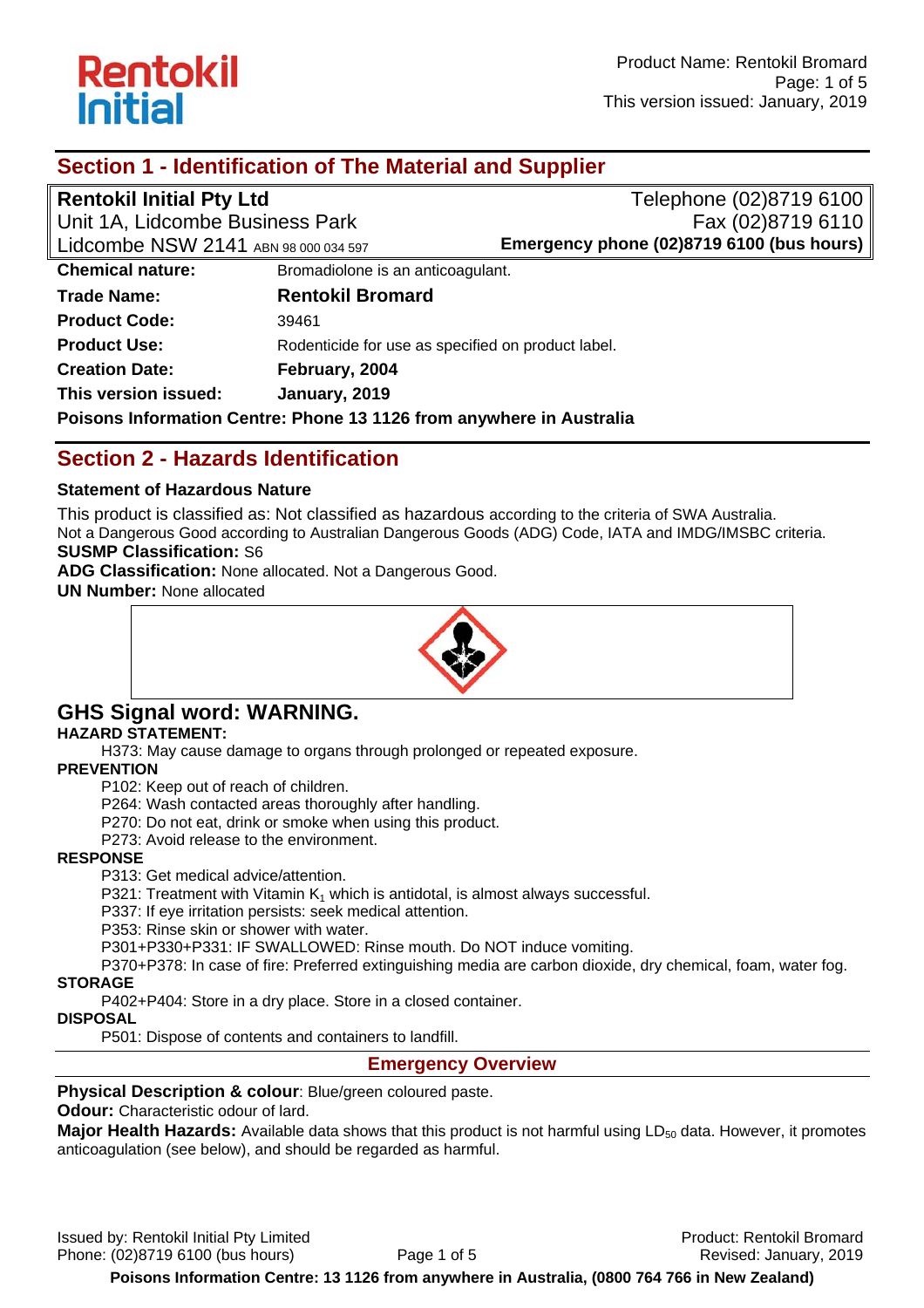# **Section 3 - Composition/Information on Ingredients**

| Ingredients                     | <b>CAS No</b> | Conc.%     | TWA (mg/m <sup>3</sup> ) | STEL (mg/m <sup>3</sup> ) |
|---------------------------------|---------------|------------|--------------------------|---------------------------|
| Bromadiolone                    | 28772-56-7    | 0.01       | not set                  | not set                   |
| Other non hazardous ingredients | secret        | $2.5 - 10$ | not set                  | not set                   |
| Lard                            | 61789-99-9    | to 100     | not set                  | not set                   |

This is a commercial product whose exact ratio of components may vary slightly. Minor quantities of other non hazardous ingredients are also possible.

The TWA exposure value is the average airborne concentration of a particular substance when calculated over a normal 8 hour working day for a 5 day working week. The STEL (Short Term Exposure Limit) is an exposure value that should not be exceeded for more than 15 minutes and should not be repeated for more than 4 times per day. There should be at least 60 minutes between successive exposures at the STEL. The term "peak "is used when the TWA limit, because of the rapid action of the substance, should never be exceeded, even briefly.

# **Section 4 - First Aid Measures**

#### **General Information:**

You should call The Poisons Information Centre if you feel that you may have been poisoned, burned or irritated by this product. The number is 13 1126 from anywhere in Australia (0800 764 766 in New Zealand) and is available at all times. Have this SDS with you when you call.

Treatment with Vitamin K1 is antidotal, and is the best form of treatment for poisoning.

**Inhalation:** First aid is not generally required. If in doubt, contact a Poisons Information Centre or a doctor. **Skin Contact:** No specific health data is available for this product. If any unusual symptoms become evident, or if in doubt, contact a Poisons Information Centre or a doctor.

**Eye Contact:** First aid is not generally required. If in doubt, contact a Poisons Information Centre or a doctor. **Ingestion:** If swallowed, do NOT induce vomiting. Wash mouth with water and contact a Poisons Information Centre, or call a doctor.

# **Section 5 - Fire Fighting Measures**

**Fire and Explosion Hazards**: There is no risk of an explosion from this product under normal circumstances if it is involved in a fire. Violent steam generation or eruption may occur upon application of direct water stream on hot liquids.

Fire decomposition products from this product may be toxic if inhaled. Take appropriate protective measures. **Extinguishing Media:** Preferred extinguishing media are carbon dioxide, dry chemical, foam, water fog.

**Fire Fighting:** If a significant quantity of this product is involved in a fire, call the fire brigade. **Flash point:** Not flammable. **Upper Flammability Limit:** No data. Lower Flammability Limit: No data. **Autoignition temperature:** No data.

# **Flammability Class:** No data.

**Section 6 - Accidental Release Measures Accidental release:** In the event of a major spill, prevent spillage from entering drains or water courses. As a minimum, wear overalls, goggles and gloves. Suitable materials for protective clothing include rubber, PVC. If there is

a significant chance that dusts are likely to build up in cleanup area, we recommend that you use a suitable Dust Mask.

Stop leak if safe to do so, and contain spill. Sweep up and shovel or collect recoverable product into labelled containers for recycling or salvage, and dispose of promptly. Consider vacuuming if appropriate. Can be slippery on floors, especially when wet. After spills, wash area preventing runoff from entering drains. If a significant quantity of material enters drains, advise emergency services. Full details regarding disposal of used containers, spillage and unused material may be found on the label. If there is any conflict between this SDS and the label, instructions on the label prevail. Ensure legality of disposal by consulting regulations prior to disposal. Thoroughly launder protective clothing before storage or re-use. Advise laundry of nature of contamination when sending contaminated clothing to laundry.

# **Section 7 - Handling and Storage**

**Handling:** Keep exposure to this product to a minimum, and minimise the quantities kept in work areas. Check Section 8 of this SDS for details of personal protective measures, and make sure that those measures are followed.

Issued by: Rentokil Initial Pty Limited Product: Rentokil Bromard Phone: (02)8719 6100 (bus hours) Page 2 of 5 Revised: January, 2019

**Poisons Information Centre: 13 1126 from anywhere in Australia, (0800 764 766 in New Zealand)**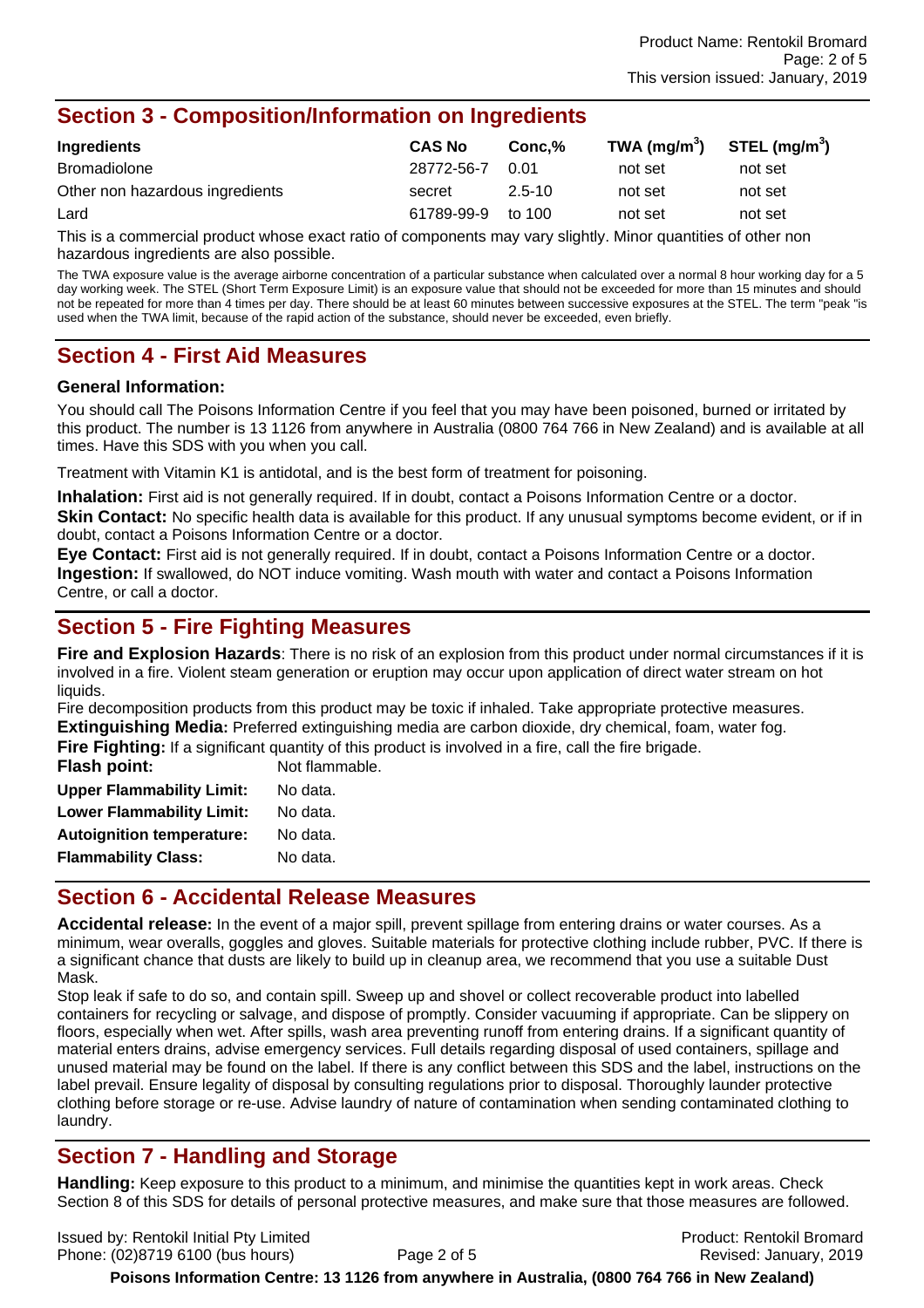The measures detailed below under "Storage" should be followed during handling in order to minimise risks to persons using the product in the workplace. Also, avoid contact or contamination of product with incompatible materials listed in Section 10.

**Storage:** This product is a Scheduled Poison. Observe all relevant regulations regarding sale, transport and storage of this class of poison. Store packages of this product in a cool place. Make sure that the product does not come into contact with substances listed under "Materials to avoid" in Section 10. Check packaging - there may be further storage instructions on the label.

# **Section 8 - Exposure Controls and Personal Protection**

The following Australian Standards will provide general advice regarding safety clothing and equipment:

Respiratory equipment: **AS/NZS 1715**, Protective Gloves: **AS 2161**, Occupational Protective Clothing: AS/NZS 4501 set 2008, Industrial Eye Protection: **AS1336** and **AS/NZS 1337**, Occupational Protective Footwear: **AS/NZS2210**.

#### **SWA Exposure Limits TWA (mg/m<sup>3</sup>**

**) STEL (mg/m<sup>3</sup> )**  Exposure limits have not been established by SWA for any of the significant ingredients in this product.

The ADI for Bromadiolone is set at 0.000002mg/kg/day. The corresponding NOEL is set at 0.004mg/kg/day. ADI means Acceptable Daily Intake and NOEL means No-observable-effect-level. Values taken from Australian ADI List, June 2013.

**Ventilation:** No special ventilation requirements are normally necessary for this product. However make sure that the work environment remains clean and that dusts are minimised.

**Eye Protection:** Eye protection is not normally necessary when this product is being used. However, if in doubt, wear suitable protective glasses or goggles.

**Skin Protection:** The information at hand indicates that this product is not harmful and that normally no special skin protection is necessary. However, we suggest that you routinely avoid contact with all chemical products and that you wear suitable gloves (preferably elbow-length) when handling this product.

**Protective Material Types:** We suggest that protective clothing be made from the following materials: rubber, PVC.

**Respirator:** If there is a significant chance that dusts are likely to build up in the area where this product is being used, we recommend that you use a suitable Dust Mask.

# **Section 9 - Physical and Chemical Properties:**

| Blue coloured paste.                           |
|------------------------------------------------|
| Characteristic odour of lard.                  |
| Not available.                                 |
| about $45-50^{\circ}$ C                        |
| No specific data. Expected to be low at 100°C. |
| No data.                                       |
| No data.                                       |
| About 1.0                                      |
| Negligible.                                    |
| No data.                                       |
| No data.                                       |
| No data.                                       |
| No data.                                       |
| No data                                        |
| No data.                                       |
|                                                |

# **Section 10 - Stability and Reactivity**

**Reactivity**: This product is unlikely to react or decompose under normal storage conditions. However, if you have any doubts, contact the supplier for advice on shelf life properties.

**Conditions to Avoid:** None known.

**Incompatibilities:** No particular incompatibilities.

**Fire Decomposition:** Carbon dioxide, and if combustion is incomplete, carbon monoxide and smoke. Water, small quantities of bromine compounds. Carbon monoxide poisoning produces headache, weakness, nausea, dizziness, confusion, dimness of vision, disturbance of judgment, and unconsciousness followed by coma and death. **Polymerisation:** This product is unlikely to undergo polymerisation processes.

Issued by: Rentokil Initial Pty Limited Product: Rentokil Bromard Phone: (02)8719 6100 (bus hours) Page 3 of 5 Revised: January, 2019

**Poisons Information Centre: 13 1126 from anywhere in Australia, (0800 764 766 in New Zealand)**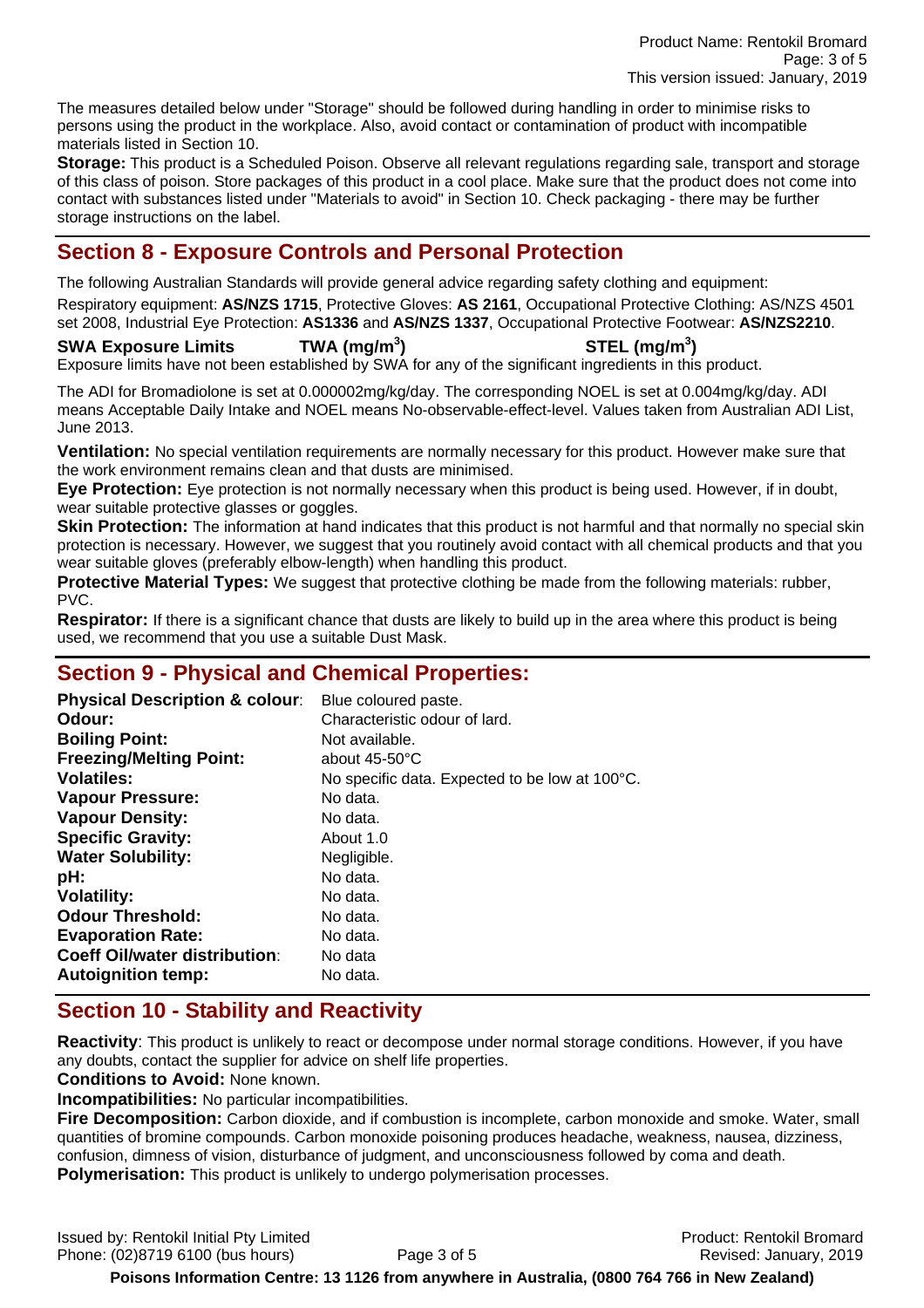# **Section 11 - Toxicological Information**

#### **Local Effects:**

**Target Organs:** This product will attack blood, reducing prothrombin rating.

#### **Classification of Hazardous Ingredients**

Ingredient **Risk Phrases** 

No ingredient mentioned in the HSIS database is present in this product at hazardous concentrations.

In 90-day feeding trials the only effect observed in rats and dogs was reduction of prothrombin rating

#### **Potential Health Effects**

In most cases of ingestion of anticoagulants, victims have remained asymptomatic, due to the small dosage taken. Even in cases involving ingestion of substantial amounts of anticoagulant compound (more often medication than rodenticide), hypoprothrombinaemia has occurred without symptoms of poisoning. Haemorrhage appears only when extraordinary amounts have been absorbed. In reported cases, the anticoagulants were either taken deliberately, were absorbed over long periods out of neglect of elementary hygienic standards, or were ingested by starving indigents who used quantities of rodent bait as food. Victims of large doses exhibit haematuria, nosebleed, haematomata, bleeding gums, and melena, abdominal pain and back pain probably reflecting haemorrhage in the abdominal and retroperitoneal tissues. Weakness occurs as a result of anaemia. Renal colic often complicates severe haematuria. Nasal and gastrointestinal haemorrhages have occasionally caused death from blood loss.

If poisoning is suspected, do not wait for symptoms to develop. Contact a physician, the nearest hospital, or the nearest Poison Control CENTRE.

#### **Inhalation**

**Short term exposure:** Significant inhalation exposure is considered to be unlikely. Available data indicates that this product is not harmful by inhalation. In addition product is unlikely to cause any discomfort or irritation.

#### **Skin Contact:**

**Short term exposure:** Available data indicates that this product is not harmful. It should present no hazards in normal use. In addition product is unlikely to cause any discomfort in normal use.

#### **Eye Contact:**

**Short term exposure:** Exposure via eyes is considered to be unlikely. This product is believed to be not irritating to eyes.

#### **Ingestion:**

**Short term exposure:** Available data shows that this product is not harmful using LD<sub>50</sub> data. However, it promotes anticoagulation (see above), and should be regarded as harmful.

#### **Carcinogen Status:**

**SWA:** No significant ingredient is classified as carcinogenic by SWA. **NTP:** No significant ingredient is classified as carcinogenic by NTP. **IARC:** No significant ingredient is classified as carcinogenic by IARC.

# **Section 12 - Ecological Information**

**Rainbow Trout**: No effect within 96 hours up to 0.46 mg/L of water, of active material; that is, 0.184mL of a concentrate containing 2.5 mg/L. The  $LC_{50}$  at 96 hours is placed at 1.4 mg/L of water; that is, 0.56mL of a concentrate containing 2.5 gm/litre.

**Bluegill:** No effect within 96 hours up to 1.3 mg/L. The  $LC_{50}$  at 96 hours is placed at 3 mg/litre of water; that is, 1.2mL of a concentrate containing 2.5 g/L.

**Water flea:** No effect within 48 hours up to 0.088 mg/L. The LC<sub>50</sub> at 24 hours is higher than 8.8 mg/L; that is, 3.52mL of a concentrate containing 2.5 gm/L.

# **Section 13 - Disposal Considerations**

**Disposal:** Instructions concerning the disposal of this product and its containers are given on the product label. These should be carefully followed.

Issued by: Rentokil Initial Pty Limited Product: Rentokil Bromard Phone: (02)8719 6100 (bus hours) Page 4 of 5 Revised: January, 2019

**Poisons Information Centre: 13 1126 from anywhere in Australia, (0800 764 766 in New Zealand)**